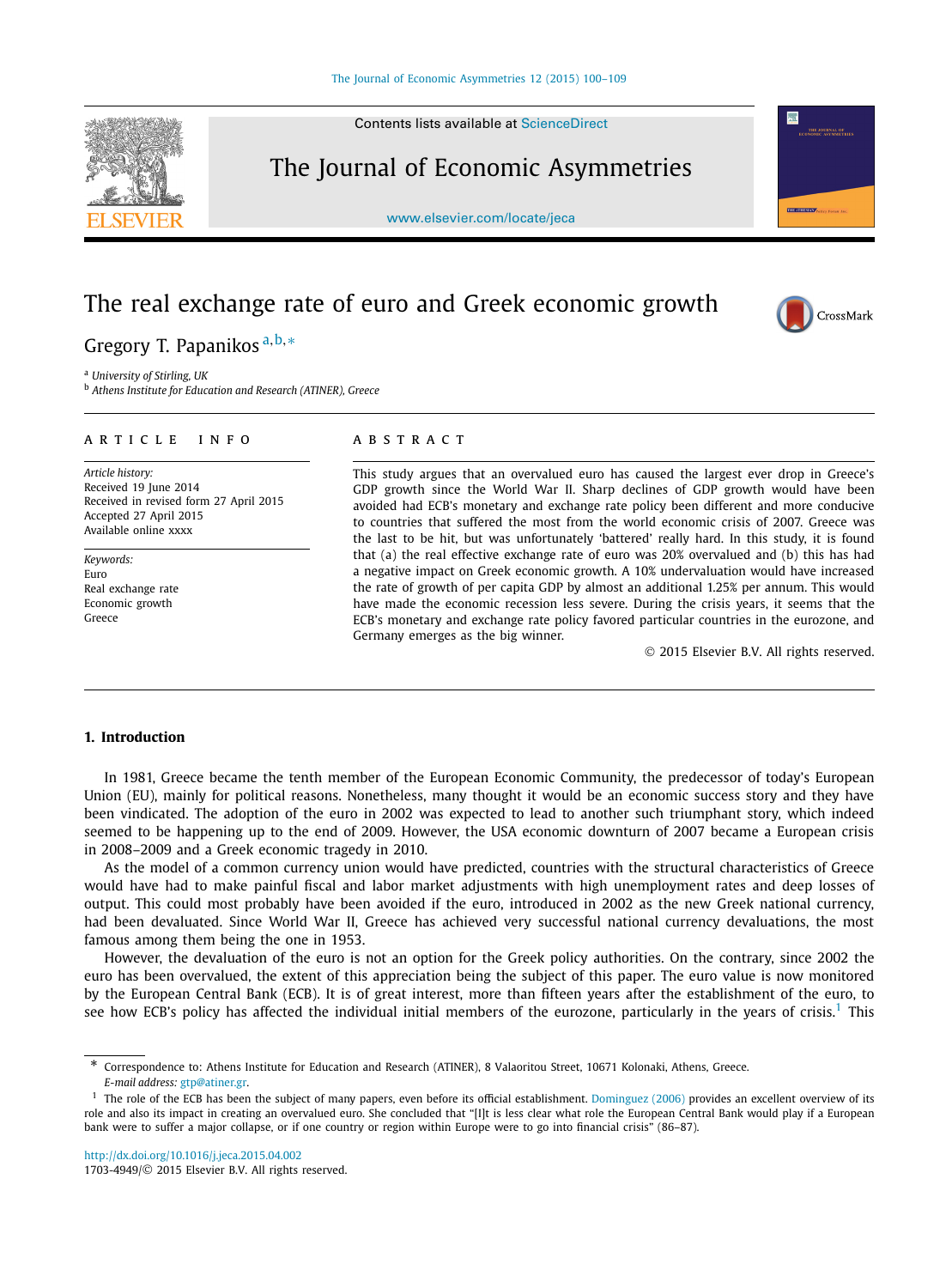

**Fig. 1.** Units of drachma to buy one dollar.

paper looks primarily at the impact this policy has had on Greek economic growth. I do though discuss the impact of euro's misalignment on all initial countries of the eurozone. To use the journalistic jargon, it seems that the eurozone has been divided between "butchers"<sup>2</sup> and PIIGS.<sup>3</sup>

I argue that the current protracted Greek recession is to a large extent the result of a prolonged overvalued euro. [Rodrik](#page-9-0) [\(2008\)](#page-9-0) has stated that overvalued currencies harm economic growth because the latter is "*...* associated with foreign currency shortages, *rent seeking and corruption*, *unsustainably large current account deficits*, balance of payments crises, and stop-and-go *macroeconomic cycles*" (italics added). As a description, it fits very well with what has been happening to Greece in the euro years, primarily after the current crisis in 2009. In this sense, Rodrik's paper can be considered a prophetic one.<sup>4</sup>

The rest of this paper is organized as follows. In the next section (section two), I discuss the issue of euro misalignment from Greece's perspective. Greece's foreign exchange history is split into the drachma years (up to 2001) and the euro years (after 2002). The drachma years are characterized by devaluations against the US dollar, and the euro years with strong appreciations. Section three of the paper finds that the overvalued euro has had a negative impact on Greek economic growth. Section four shows that the ECB's real effective exchange rate (REER) policy seems to favor countries like Germany which rose from the sick man of Europe to an "economic superstar".<sup>5</sup> Finally, my concluding remarks are contained in section five.

#### **2. Measuring the amount of a misvalued euro**

Greece is credited with one of the most successful examples of currency devaluations in 1953. Twice as many Greek drachma (from 15 to 30 drachma) were required to buy one US dollar. Along with other fiscal and structural measures, this set in motion a process of unprecedented economic growth in the late 1950s and early 1960s.<sup>6</sup>

The Greek drachma was fixed to the dollar till the collapse of the Breton Woods agreement at the beginning of the 1970s (see Fig. 1). Up to 2000, the Greek drachma was sliding against all international currencies. The adoption of the euro after 2000 reversed this trend of ongoing depreciations. From 2002 to 2008, the new Greek national currency (the euro), consistently appreciated (see [Fig. 2\)](#page-2-0).

In 2009 Greece was hit by what turned out to be one of the worst recessions in peace years. During the crisis, the euro value was slightly depreciating against the USA dollar. Even in 2014, five years after the beginning of the Greek recession, the euro's value was 30% higher than its 2002 value, while at some point in 2008 it reached a value of 60% higher than its 2002 value.

This section examines the over (under) valuation of Greece's national currency from 1960 to 2014. This period includes both the drachma years (1960–2001) and the euro years (2002–2014). I follow [Rodrik \(2008\)](#page-9-0) in constructing an index

<sup>2</sup> As I was writing the first draft of this paper, coincidently, the same term was used by *The Committee for Employment and Social Affairs* of the European Parliament in a vote on the role of troika in countries like Greece, Ireland and Portugal. They voted on the 13 of February 2014 on troika's role and they concluded that the troika acted 'more like a butcher than a surgeon'.

<sup>3</sup> Portugal, Italy, Ireland, Greece and Spain.

<sup>4</sup> This is not to say that the overvalued euro is solely responsible for the current Greek economic problems. Monopolistic market structures and an inefficient public sector have had their share as well. However, these problems always existed, even before the adoption of euro and this did not prevent the growth of Greece's economy. What is different is an overvalued Greek real effective exchange rate. It should be noted here that even if these structural deficiencies have deteriorated during the euro years this might be the result of an overvalued euro. [Rodrik \(2008\)](#page-9-0) mentions corruption and rent seeking behavior as one of many effects of an overvalued currency. An overvalued euro has a negative impact on the Greek tourism because there is a "menu" cost in adjusting prices when the nominal exchange rate appreciates. Greek tourism sells "all inclusive" packages which include services provided domestically at prices including in the package. Depreciation (appreciation) of the euro makes this package less (more) expensive to foreign tourists, including the ones who come from the eurozone countries.

<sup>5</sup> The term is used by Dustmann, [Fitzenberger,](#page-9-0) Schönberg, and Spitz-Oener (2014).

<sup>6</sup> An early evaluation of the Greek economic development process of the 1950s is provided by Adelman and [Chenery \(1966\).](#page-9-0)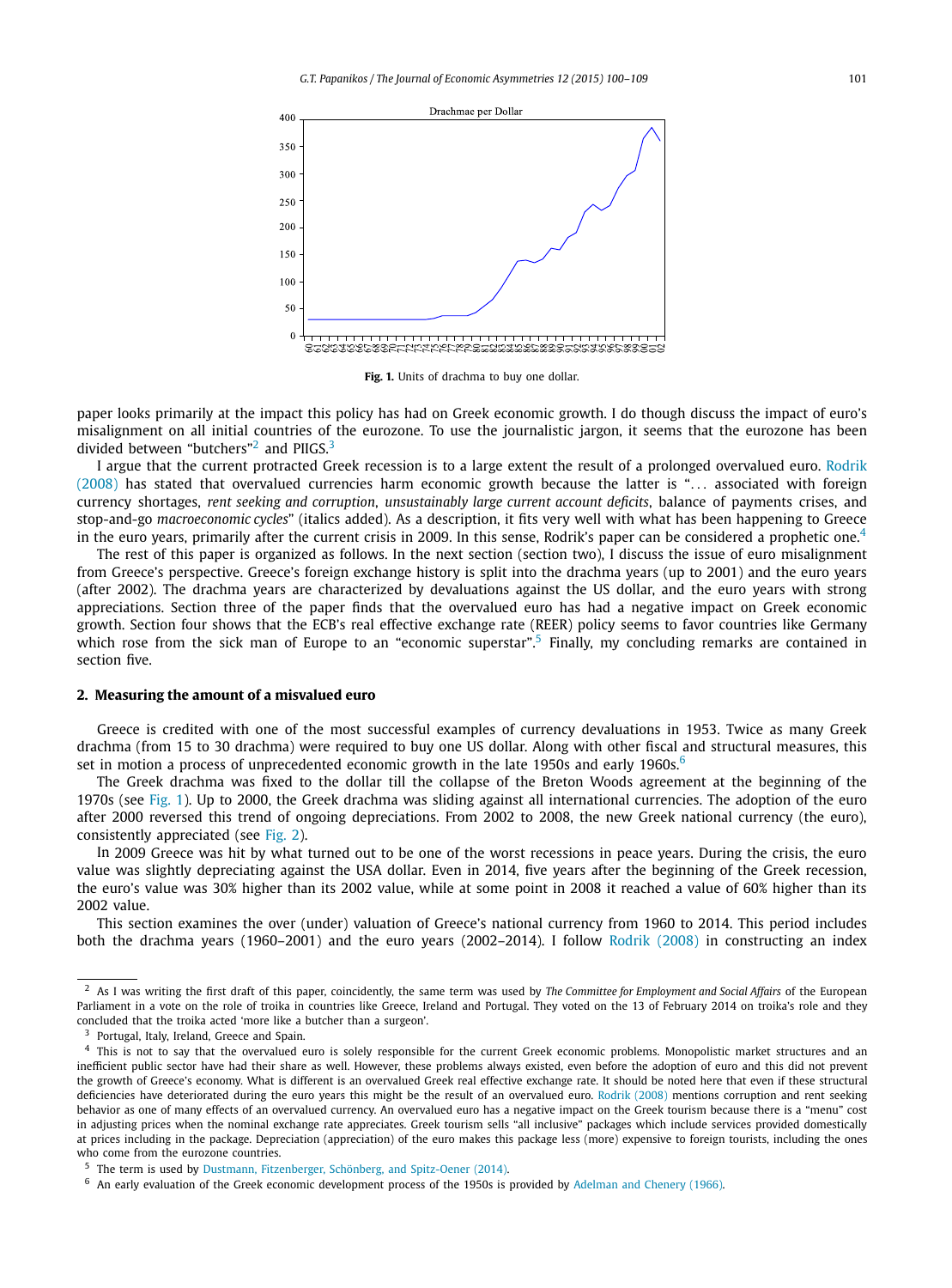<span id="page-2-0"></span>

**Fig. 2.** Units of euro to buy one dollar.

#### **Table 1** Balassa–Samuelson effect.

|                    | 1961-2014 | 1961-2001 | 1992-2014            | 1961-2014             |
|--------------------|-----------|-----------|----------------------|-----------------------|
| Constant           | 6.21      | 5.95      | $1.58$ <sup>**</sup> | 0.69                  |
|                    | (0.236)   | (0.264)   | (0.615)              | (0.218)               |
| ln(per capita GDP) | $-0.4835$ | $-0.3601$ | $-0.4815$            | $-0.171$ <sup>*</sup> |
|                    | (0.091)   | (0.1077)  | (0.213)              | (0.084)               |
| Adjusted R-squared | 0.5752    | 0.3934    | 0.1893               | 0.1754                |

Note: Standard errors in parentheses;

 $*$  at least 1% statistical significant;

at least 5% statistical significant.

of over (under) valuation of a national currency. Given that there is a currency switch from drachma to euro in 2002, I construct one time series of the Greek national currency from 1960 to 2014 based on drachma.

The constructed drachma values are based on the actual historical path of the Greek drachma from 1960 to 2001 and the euro after 2002. The euro values are converted into drachma using the official nominal value of 340.75 drachma for one euro. This is the nominal exchange rate of units of the Greek national currency (drachma) per US dollar. The REER *(E)* is the value of the nominal exchange rate multiplied by the purchasing power conversion factors of Greek drachma per US  $dollar<sup>7</sup>$ :

$$
E = EN * (PPPUS/PPPGR)
$$
 (1)

As in [Rodrik \(2008\),](#page-9-0) EN is the nominal exchange rate (units of drachma per US dollar), and the PPP ratio is the conversion factors of units of Greek drachma per US dollar. Values of *E* greater (less) than one imply that the Greek drachma is more depreciated (more appreciated) than indicated by PPP. This measure of valuation does not take into consideration the Balassa–Samuelson effect, i.e. non-traded goods are priced lower in poorer countries. The following regression provides an estimate of this effect:

$$
\ln(E) = \alpha + \beta \ln(\text{GDPPOP}) + u \tag{2}
$$

GDPPOP is the real Gross Domestic Product (GDP) per capita and *β* provides an estimate of how strong the Balassa– Samuelson effect is. The Canonical Cointegrating Regression is used for reasons explained in [Montalvo \(1995\).](#page-9-0) Results are reported in Table 1.

I find a strong and robust impact of the Balassa–Samuelson effect. When Greek per capita income rises by 10%, the real exchange rate falls by 4.8%. Additionally, Table 1 also reports the Balassa–Samuelson effect for two more different periods: 1961–2001 and 1992–2014 which will be discussed further below in this paper. In both time periods, the effect is negative and statistically significant. Finally, the last column reports the results of the Balassa–Samuelson effect when the REER is measured as the nominal exchange rate times the ratio of USA's and Greece's Consumer Price Index (CPI). The effect is negative but not as strong as when the PPP is used. I have also estimated Eq. (2) using the two year forecasted values (2015 and 2016) provided by Eurostat. The results are almost identical (not reported in Table 1).

 $<sup>7</sup>$  Purchasing power parity (PPP) is the number of national units of a country's currency required to buy the same amounts of goods and services in</sup> the national market as one US dollar would buy in the United States. Eurostat (AMECO) reports a PPP for Greece and a PPP for USA. World Bank's PPP measurement is available from 1980 and is almost identical with the Eurostat's PPP index.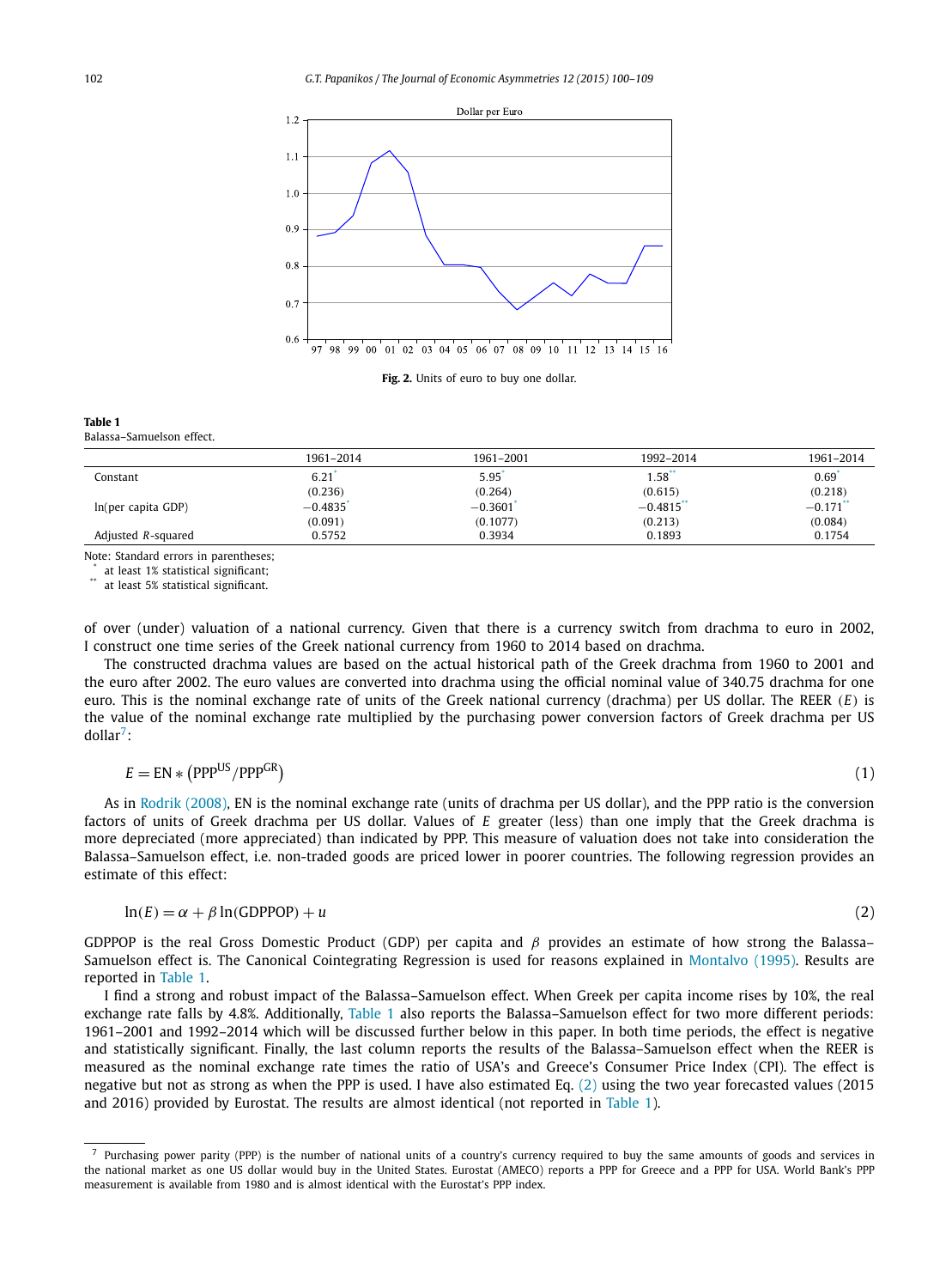<span id="page-3-0"></span>

**Fig. 3.** The misalignment index of the Greek real exchange rate against the US dollar, 1961–2014.



**Fig. 4.** Over (under) valuation and Greek economic growth, 1961–2014.

The above estimates can be used to measure the over (under) valuation of the Greek currency unit per US dollar  $(E_{\rm OU})^8$ The measure is the difference between the actual value of the REER *(E)* and the value predicted by the above estimation  $(E_P)$ :

$$
\ln(E_{\text{OU}}) = \ln(E) - \ln(E_{\text{P}}) \tag{3}
$$

If the difference in Eq.  $(3)$  is less (greater) than zero, the currency is overvalued (undervalued). Fig. 3 shows the log of REER over (under) valuation index of Greek currency units per dollar for the 1960–2014. From mid 1980s, the Greek euro was undervalued against the USA dollar. Since the 1980s, the Greek currency unit has been overvalued. With the exception of the first euro year (2002), the Greek REER has been overvalued throughout the euro years. The over- or undervaluation measure ranges from −0*.*24 to 0.21, and averages around an overvaluation number of −0*.*1 with a standard deviation of 0.11.

Quoting Easterly, Rodrik (2008, [p. 366\)](#page-9-0) argues that "*...* large overvaluations have an adverse effect on growth". According to Fig. 3, the overvaluation in the euro years exceeded 20%. This overvaluation was unprecedented for the post war period of Greece, primarily its duration. Unprecedented for peace years was the collapse in the Greek economic growth rates. The impact of an overvalued Greek REER of euro on economic growth is examined in the next section.

#### **3. The impact on economic growth**

Fig. 4 depicts the rate of growth of per capita GDP and the over (under) valuation index. I follow [Rodrik \(2008\)](#page-9-0) in using a five year centered moving average of both variables. Not only is overvaluation related to years of economic stagnation but also undervaluation is related to periods of economic growth. The effect is symmetric. The correlation seems to be much stronger after 1992.

The impact depicted in Fig. 4 can be directly estimated using a GDP growth (GDPGR) equation which is related to an initial real per capita GDP (the convergence term) and the over (under) valuation measure:

$$
GDPGR = \alpha + \beta \ln(GDPGR)_{-1} + \delta \ln(E_{OU}) + u \tag{4}
$$

<sup>8</sup> According to [Rodrik \(2008\)](#page-9-0) this measure is preferred because has the advantage of making comparisons over time. However, other indices are used and reported below in this paper. The estimates are robust to any index specification and to different time periods.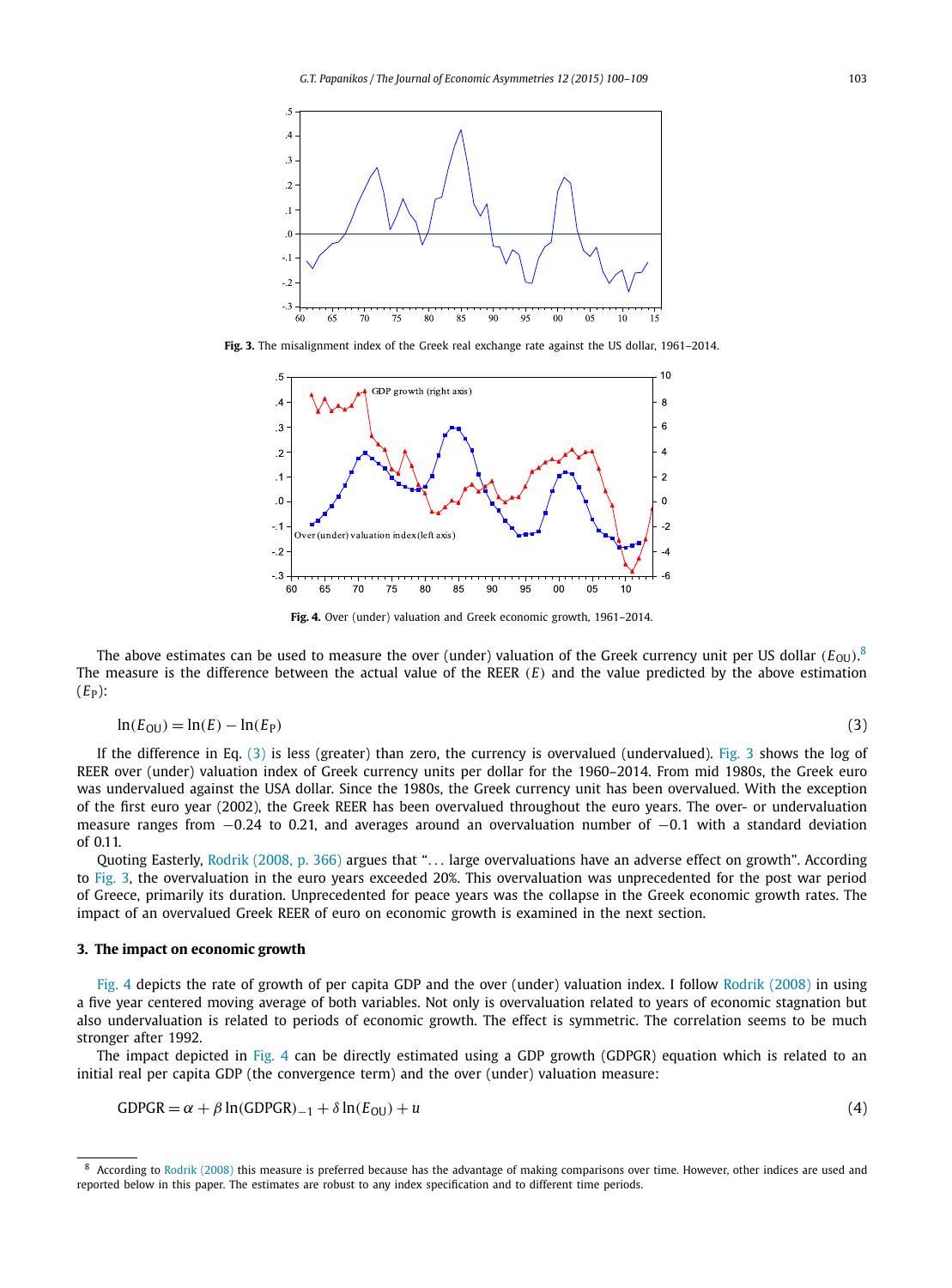#### **Table 2**

The real exchange rate and Greek economic growth.

|                                        | (a)       | (b)       | (c)       | (d)       | (e)       |           |
|----------------------------------------|-----------|-----------|-----------|-----------|-----------|-----------|
| Constant                               | 0.21      | 0.259     | 0.334     | 0.325     | 0.417     | 0.317     |
|                                        | (0.040)   | (0.041)   | (0.028)   | (0.034)   | (0.085)   | (0.040)   |
| In(initial per capita income)          | $-0.072$  | $-0.095$  | $-0.126$  | $-0.121$  | $-0.156$  | $-0.119$  |
|                                        | (0.015)   | (0.016)   | (0.011)   | (0.014)   | (0.030)   | (0.016)   |
| Infover (under) valuation index]       | 0.054     | 0.052     | 1.029     | 1.225     | 0.820     | 1.079     |
|                                        | (0.032)   | (0.028)   | (0.316)   | (0.373)   | (0.36)    | (0.414)   |
| The Olympic effect                     |           | 0.053     | 0.067     | 0.052     | 0.071     | 0.064     |
|                                        |           | (0.009)   | (0.009)   | (0.010)   | (0.011)   | (0.010)   |
| In(initial per capita income) $\times$ |           |           | $-0.371$  | $-0.458$  | $-0.302$  | $-0.386$  |
| Infover (under) valuation index]       |           |           | (0.118)   | (0.142)   | (0.133)   | (0.152)   |
| Adjusted R-squared                     | 0.3844    | 0.5515    | 0.6222    | 0.5698    | 0.4963    | 0.5659    |
| Time period                            | 1961-2014 | 1961-2014 | 1961-2014 | 1961-2001 | 1971-2014 | 1961–2014 |

Note: Standard errors in parentheses;

at least 1% statistical significant:

at least 5% statistical significant;

at least 10% statistically significant.

Table 2 gives the estimates of the coefficients of Eq.  $(4)$ . Column (a) of Table 2 reports the parameter estimates of the simple model. I find a positive economic growth impact of over (under) valuation of the real Greek foreign exchange rate value for the 1961–2014 period. The average growth in per capita GDP of the period is 2.5%. A 10% undervaluation would have increased the rate of growth of per capita GDP by almost 54% or by an additional 1.25% per annum.

In the euro years, the overvaluation of the Greek real foreign exchange rate was 20%, especially in the post-2008 period when the Greek per capita GDP was sharply declining. If the overvaluation of euro had been corrected, the growth rate would have still been negative but the recession would have been much milder. Extending this argument even further, if Greek authorities could undervalue their national currency, as they did many times in the past with great success and at higher rates than 10%, they would have been able to overcome the recession altogether. The question is whether the euro exchange rate could be affected given the institutional framework of the eurozone.<sup>10</sup> This issue is discussed in the next section.

In the remainder of this section, I discuss the robustness of this impact. Eq.  $(4)$  is extended to include: (a) the institutional impact of euro introduction in 2002, (b) the 2004 Olympic Games effect (1998–2007), (c) the effect of dictatorship (1967–1974), and (d) the effect of elections. Only the Olympic effect was statistically significant. The estimate is reported in column (b) of Table 2. This finding supports Rose and [Spiegel \(2011\)](#page-9-0) empirical evidence that the Olympics increase exports and thus lead to an export-led economic growth.

Column (c) of Table 2 extends the regression model to include an interaction term between initial income and the over (under) valuation index. Its estimated coefficient is negative and statistically significant. This shows that the impact depends on the level of development. As the Greek economy grows, the impact of over (under) valuation diminishes.

The impact can be split into different time periods. The most important sub-periods are the drachma and the euro years. Column (d) of Table 2 reports the estimates of the drachma years (1961–2001). The results are very similar to the ones obtained for the entire sample period. However, as expected the over (under) valuation impact is greater.

The index of overvaluation is based on the drachma–dollar exchange rate. Eurostat (AMECO) reports a real effective exchange rate which is equivalent to EN of Eq.  $(1)$  above. This index is available since 1970. Eq.  $(2)$  is estimated using the Eurostat measure of REER. The parameter estimate is −0*.*5355 and its *t*-value 5.88. The new estimates are applied to construct a new over (under) valuation index as specified by Eq. [\(3\).](#page-3-0) The new index is used to estimate Eq. [\(4\).](#page-3-0) The parameter estimators are reported in column (e) of Table 2. The impact is not as strong but all coefficients are statistically significant. A possible explanation is that Eurostat uses a PPP based on a distinction of traded and non-traded goods. Traded goods are used to estimate REER. However, in the case of Greece, tourism plays an important role and domestic prices of the so-called non-traded goods have a strong impact on tourism exports. This strong impact is not captured by the Eurostat's measurement of real effective exchange rates.

Finally, as mentioned in [Table 1,](#page-2-0) another index of REER can be constructed using the nominal exchange rate of Greek drachma per US dollar multiplied by the ratio of CPI of USA and Greece. The growth equation was re-estimated using the new REER and the results are reported in column (f) of Table 2. The results are pretty much the same as with those in column (d).

Since 2002, the foreign exchange value of the national currency of Greece, the euro, cannot be devalued by the Greek monetary authorities as was done the pre-euro period. The above analysis suggests that from Greece's point of view the

<sup>&</sup>lt;sup>9</sup> The three variables of the equation are integrated of zero order using the ADF and KPSS test. The OLS can be used to estimate unbiased and efficient coefficients.

<sup>&</sup>lt;sup>10</sup> This paper by no means recommends a Grexit. This issue is not discussed in this paper. What it does recommend is a less restrictive monetary policy similar to the one announced on the 9th of March 2015 ECB quantitative easing. This is expected to depreciate euro's value especially against the US dollar and *ceteris paribus* would devalue the Greek REER.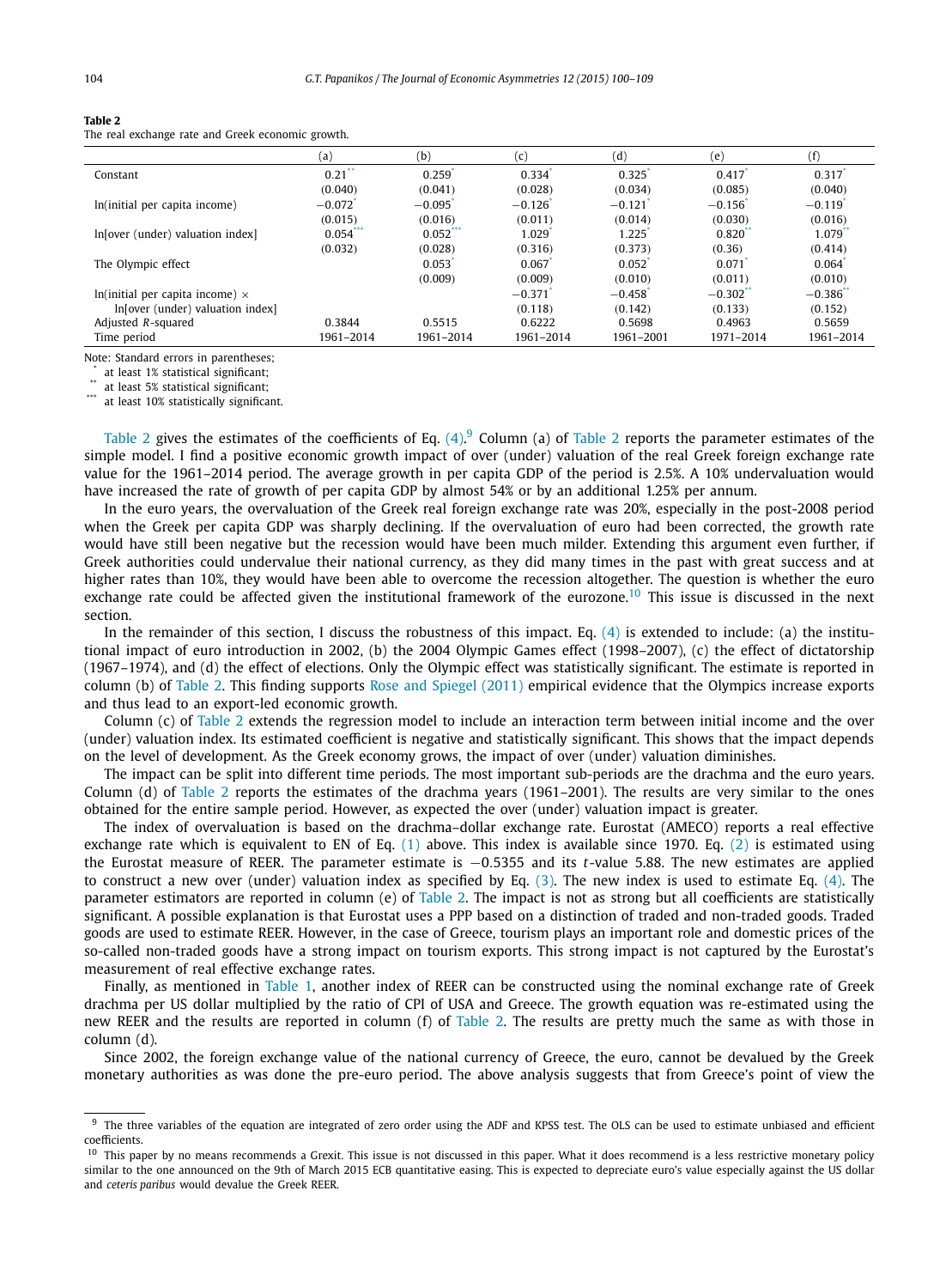

**Fig. 5.** The eurozone inflation rate based on the harmonized CPI index (%).

euro has been overvalued resulting in lower economic growth. It is of interest to see whether this was the case for the other eurozone countries as well. In other words, was euro overvalued for the rest of the eurozone? If not, which countries faced an overvalued euro and which an undervalued one? These questions are discussed in the next section.

#### **4. The over (under) valuation of euro**

The European Central Bank (ECB) has followed a restrictive monetary policy targeting the eurozone inflation rate. Based on the harmonized index of consumer prices, ECB's target is an inflation rate below but close to 2%. Fig. 5 shows the inflation rate in the eurozone since 1999 for the 18 eurozone countries.

What is of interest is that the inflation rate was slightly above the  $2%$  target from 2000 to 2007,<sup>11</sup> being a really high achievement of price stability. Inflation jumped to 3.33% in 2008, crumbled to 0.3% in 2009 and to 1.6% in 2010. It also exceeded the 2% threshold in 2011 and 2012 (2.7% and 2.5%) but it is expected to be below 1.5% in the next four years (2013–2016).

This is contrary to what one would expect from a central authority aiming at combating economic recession and the huge levels of official unemployment of the periphery of the eurozone. For example [Schmitt-Grohé](#page-9-0) and Uribe (2013, p. 210) have found "*...* that a policy of four percent inflation for five years would go a long way towards bringing unemployment down to pre-crisis levels" in the eurozone.<sup>12</sup> This would have put a downward pressure on an overvalued euro as is demonstrated below in [Table 3](#page-6-0) for the 12 initial countries which adopted the euro in 2002.

The nominal euro exchange rate is the same for all countries but the real rate does differ because of differences in domestic prices. The PPP of the eurozone countries do differ as do their REER. The previous section has shown that an overvalued REER has had a negative impact on Greek economic growth. In the euro years, the Greek REER was overvalued. In this section, we estimate this misvalued index using ECB's index of REER $^{13}$  and compare them with the other eurozone countries and three non-eurozone countries: Sweden, Denmark and UK.

[Table 3](#page-6-0) gives the estimated values of the over (under) valuation index of the initial eurozone countries. These values have been estimated using Eq. [\(3\).](#page-3-0) I want to keep the analysis as simple as possible. I use the simple equation for all countries but the coefficient estimate is not independent of the time period. Statistical significance and data availability determined the choice of the time period. Data are available from 1970 for all countries with the exception of Germany and Luxembourg; their data exist after 1992. The 1992–2014 period coincides with the introduction of the Economic and Monetary Union and the Maastricht Treaty of forming the European Union. The agreement was signed on 7th of February 1992.

Annual estimates of the over (under) valuation of euro, the mean of the 1992–2001 and 2002–2014 period and the standard deviations of the two periods are reported. What is important is to examine the overvaluation or undervaluation of REER for each country of the eurozone in the first years of the euro experiment. A negative (positive) sign shows overvaluation (undervaluation) of REER. In order to be able to show the crisis effect, the euro years should be divided in two distinct periods (pro-crisis and after-crisis), the only country which had its REER undervalued during the pre-crisis years (before 2010) was Germany followed by Belgium, Luxembourg and Finland. Germany's REER was slightly overvalued before 2002, it turned into undervaluation during the first eight years of euro (2002–2009) and only in the last four years (2011–2014) did

<sup>&</sup>lt;sup>11</sup> [Lane \(2006\)](#page-9-0) provides an excellent discussion of inflation rates in the early years of the euro period. Differences did exist between the initial eurozone countries but the standard deviation time trend of prices show convergence.

<sup>12</sup> They also explain the mechanism as follows "*...* a natural and practical remedy to the problems of the eurozone is monetary in nature. Specifically, a one-time rise in the overall price level in the euro area, a temporary period of inflation, would go a long way toward restoring full employment in the periphery of Europe. This monetary policy should be geared toward deflating the real value of wages in the periphery countries back to their pre-boom levels".

<sup>&</sup>lt;sup>13</sup> This section uses the real effective exchange rates (REER) as reported by the European Central Bank (ECB). The ECB's methodology of constructing the time series of effective exchange rates of euro is discussed in [Schmitz,](#page-9-0) De Clercq, Fidora, Lauro, and Pinheiro (2012).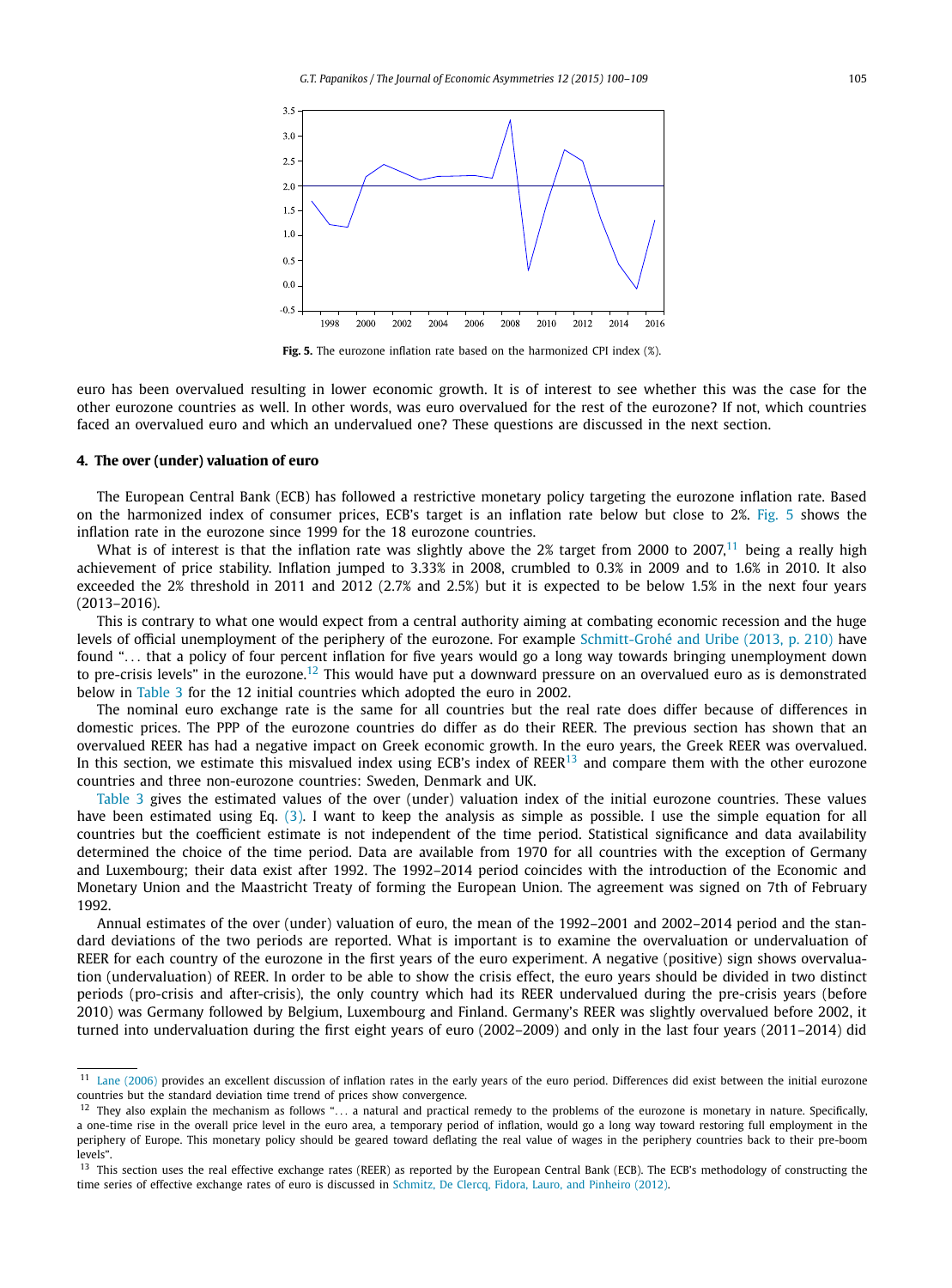<span id="page-6-0"></span>

| able 3                                                                                                                    |  |
|---------------------------------------------------------------------------------------------------------------------------|--|
| wer (under) valuation of the real effective exchange rate of the initial 12 eurozone countries and Denmark, Sweden and UK |  |

|          | $GRE$ <sup>*</sup><br>$70 - 13$ | <b>GER</b><br>$92 - 14$ | NET <sup>*</sup><br>$92 - 13$ | IRE <sup>*</sup><br>$70 - 14$ | <b>ITA</b><br>$72 - 14$ | POR <sup>*</sup><br>$92 - 14$ | $SPA$ <sup>***</sup><br>$92 - 14$ | <b>FRA</b><br>$70 - 14$ | <b>BEL</b><br>$81 - 14$ | AUS <sup>*</sup><br>$92 - 14$ | $FIN^{\ast\ast}$<br>$70 - 14$ | LUX <sup>*</sup><br>$93 - 14$ | <b>DEN</b><br>$70 - 14$ | SWE <sup>*</sup><br>$70 - 14$ | UK <sup>'</sup><br>70-14 |
|----------|---------------------------------|-------------------------|-------------------------------|-------------------------------|-------------------------|-------------------------------|-----------------------------------|-------------------------|-------------------------|-------------------------------|-------------------------------|-------------------------------|-------------------------|-------------------------------|--------------------------|
|          |                                 |                         |                               |                               |                         |                               |                                   |                         |                         |                               |                               |                               |                         |                               |                          |
| 2002     | $-0.0108$                       | 0.0081                  | 0.0002                        | 0.1006                        | 0.0865                  | $-0.0128$                     | 0.0671                            | 0.0338                  | 0.0243                  | 0.0308                        | 0.0917                        | 0.0743                        | 0.0398                  | 0.0444                        | $-0.1603$                |
| 2003     | 0.0203                          | 0.0117                  | $-0.0208$                     | 0.0425                        | 0.0432                  | $-0.0481$                     | 0.0473                            | 0.0191                  | 0.0215                  | 0.0270                        | 0.0902                        | 0.0644                        | 0.0223                  | 0.0306                        | $-0.0447$                |
| 2004     | 0.0391                          | 0.0220                  | $-0.0081$                     | 0.0205                        | 0.0304                  | $-0.0258$                     | 0.0318                            | 0.0184                  | 0.0447                  | 0.0352                        | 0.0906                        | 0.0732                        | 0.0358                  | 0.0317                        | $-0.0813$                |
| 2005     | $-0.0356$                       | 0.0358                  | 0.0105                        | $-0.0134$                     | 0.0228                  | $-0.0403$                     | 0.0139                            | 0.0065                  | 0.0443                  | 0.0299                        | 0.0717                        | 0.0726                        | 0.0249                  | 0.0444                        | $-0.0731$                |
| 2006     | 0.0148                          | 0.0376                  | 0.0275                        | $-0.0316$                     | 0.0132                  | $-0.0221$                     | $-0.0041$                         | $-0.0060$               | 0.0365                  | 0.0142                        | 0.0619                        | 0.0665                        | 0.0195                  | 0.0321                        | $-0.0957$                |
| 2007     | 0.0225                          | 0.0349                  | 0.0297                        | $-0.0633$                     | 0.0114                  | 0.0039                        | $-0.0266$                         | $-0.0093$               | 0.0341                  | 0.0126                        | 0.0674                        | 0.0733                        | $-0.0160$               | $-0.0047$                     | $-0.1041$                |
| 2008     | $-0.0132$                       | 0.0133                  | 0.0116                        | $-0.1431$                     | $-0.0203$               | $-0.0007$                     | $-0.0721$                         | $-0.0235$               | 0.0033                  | $-0.0044$                     | 0.0239                        | 0.0201                        | $-0.0626$               | 0.0053                        | 0.0574                   |
| 2009     | $-0.0746$                       | 0.0284                  | $-0.0177$                     | $-0.1055$                     | $-0.0530$               | $-0.0196$                     | $-0.0662$                         | $-0.0188$               | $-0.0076$               | $-0.0050$                     | $-0.0139$                     | $-0.0558$                     | $-0.0978$               | 0.1132                        | 0.1464                   |
| 2010     | $-0.1041$                       | 0.0061                  | $-0.0029$                     | $-0.0199$                     | $-0.0495$               | 0.0038                        | $-0.0465$                         | $-0.0312$               | 0.0032                  | $-0.0076$                     | 0.0028                        | $-0.0285$                     | $-0.0779$               | 0.0098                        | 0.0881                   |
| 2011     | $-0.1433$                       | $-0.0268$               | $-0.0063$                     | 0.0218                        | $-0.0495$               | 0.0163                        | $-0.0311$                         | $-0.0387$               | $-0.0170$               | $-0.0138$                     | $-0.0107$                     | $-0.0441$                     | $-0.0644$               | $-0.0752$                     | 0.1123                   |
| 2012     | $-0.1121$                       | $-0.0287$               | $-0.0142$                     | 0.0553                        | $-0.0471$               | 0.0468                        | 0.0248                            | $-0.0241$               | $-0.0210$               | $-0.0131$                     | $-0.0210$                     | $-0.0613$                     | $-0.0458$               | $-0.1136$                     | 0.0421                   |
| 2013     | $-0.0467$                       | $-0.0433$               | $-0.0212$                     | 0.0196                        | $-0.0559$               | 0.0296                        | 0.0387                            | $-0.0245$               | $-0.0308$               | $-0.0241$                     | $-0.0227$                     | $-0.0878$                     | $-0.0522$               | $-0.1246$                     | 0.0953                   |
| 2014     | $-0.0060$                       | $-0.0595$               | $-0.0079$                     | 0.0848                        | $-0.0558$               | 0.0504                        | 0.0598                            | $-0.0212$               | $-0.0120$               | $-0.0342$                     | $-0.0208$                     | $-0.0840$                     | $-0.0575$               | $-0.0816$                     | 0.0456                   |
| M92-01   | 0.0164                          | $-0.0160$               | 0.0173                        | 0.0504                        | 0.0683                  | $-0.0055$                     | 0.0317                            | 0.0314                  | $-0.0169$               | $-0.0006$                     | 0.0825                        | 0.0447                        | 0.0608                  | 0.0689                        | $-0.0117$                |
| SD92-01  | 0.0562                          | 0.0470                  | 0.0302                        | 0.0531                        | 0.0799                  | 0.0162                        | 0.0569                            | 0.0254                  | 0.0458                  | 0.0305                        | 0.1723                        | 0.0595                        | 0.0170                  | 0.0691                        | 0.1383                   |
| $M02-14$ | $-0.0346$                       | 0.0030                  | $-0.0015$                     | $-0.0024$                     | $-0.0095$               | $-0.0014$                     | 0.0028                            | $-0.0092$               | 0.0095                  | 0.0037                        | 0.0316                        | 0.0064                        | $-0.0255$               | $-0.0068$                     | 0.0021                   |
| SD02-14  | 0.0580                          | 0.0320                  | 0.0169                        | 0.0710                        | 0.0470                  | 0.0310                        | 0.0474                            | 0.0222                  | 0.0262                  | 0.0228                        | 0.0479                        | 0.0673                        | 0.0483                  | 0.0707                        | 0.0990                   |

level of statistical significance; \*\*\* 10% level of statistical significance.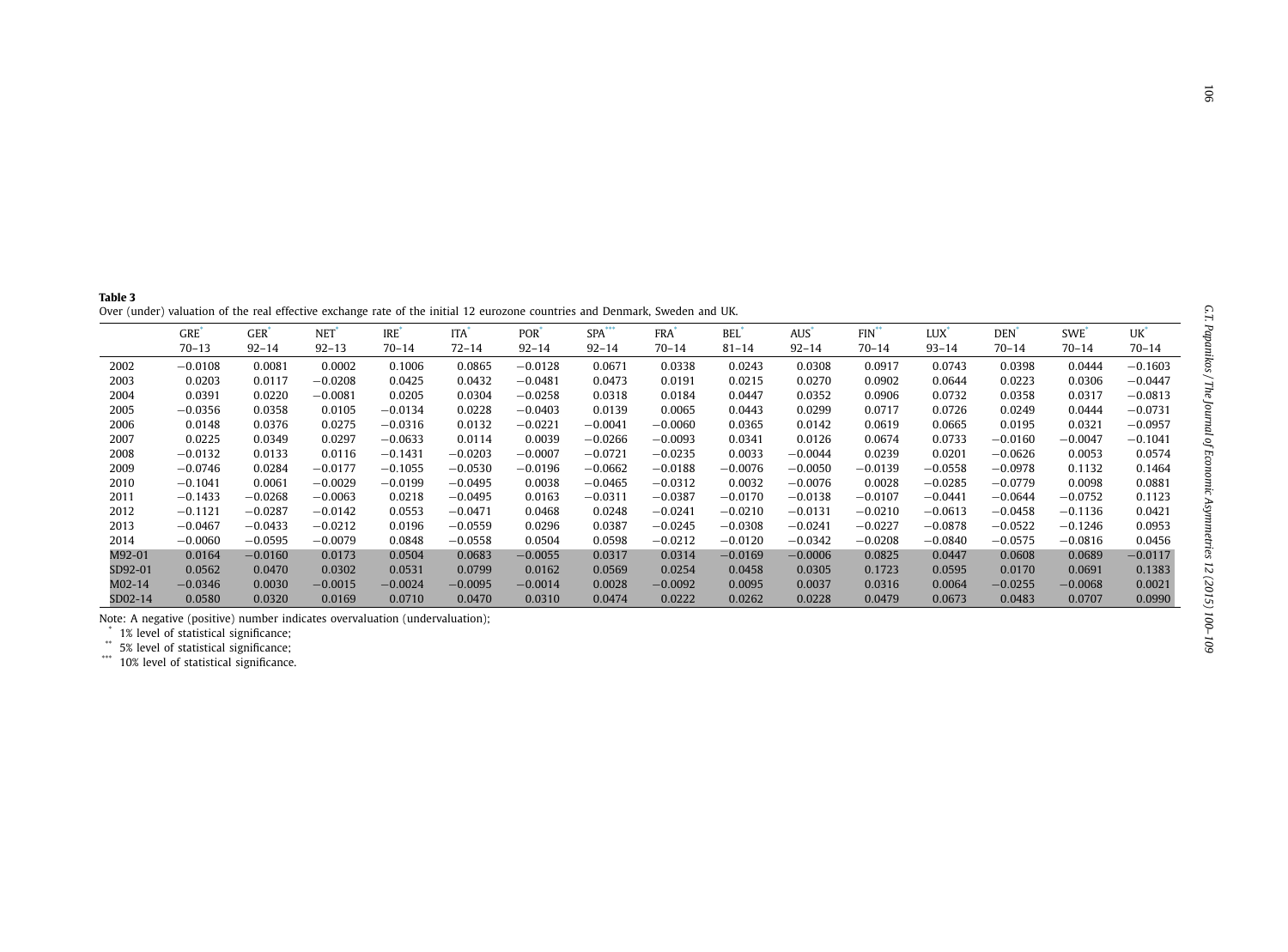

**Fig. 6.** Germany's trade balance in millions of 2010 euro, 1995–2014.



**Fig. 7.** Greece's trade balance in millions of 2010 euro, 1995–2014.

Germany's REER appreciated. No other country has had such a favored record of REER values. On the other hand, Greece had its REER overvalued in nine out of the thirteen years of the euro period and its average was the highest overvalued REER in the eurozone.

The main result, as one would have expected, was huge and unprecedented accumulation of German trade surpluses (see Fig. 6). Germany has accumulated a trade surplus of 2.2 trillion of euro during the euro years (2002–2014), an annual average of 170 billions of euro. In the pre-euro years the trade surplus of Germany was 76 billion euro per year. No wonder why Germany from a sick man became an economic superstar. This star, however, seems to be *eterofotous*, "stealing" its light from the sunny countries of the eurozone, like Greece. Hopefully Germany is not a supernova and become unable to sustain itself against its own gravity and collapse into a black hole.

Greece's story is exactly the opposite (see Fig. 7). Greece always had a trade balance deficit problem but it became unprecedented during the euro years. From an annual average of 25 billions of euro trade deficit in the pre euro period, it became 33 billion euro in the euro years (2002–2014), reaching annual values of 44 billions of euro during the three years before the crisis (2006–2008).

The rest of the eurozone countries lie between Greece and Germany. Two distinct groups emerge in the eurozone. The first group consists of the "winners" from ECB's REER policy. These countries are Germany, Austria, the Netherlands, Finland, Belgium and Luxembourg. The losers are the rest of the eurozone countries: Greece, France, Ireland, Italy, Portugal, Spain. [Fig. 8](#page-8-0) shows the trade balances of the two groups. The trade surpluses of one group of the eurozone countries almost match the trade deficits of the other group. Before the introduction of the euro, the trade surplus of the first group was about 117 billion euro per annum and the trade deficit of the second group was 17 billion euro. The difference was 134 billion euro. In the euro years, the average trade surplus of the first group was 225 billion euro and the average trade deficit of the second group was 127 billion euro. The difference skyrocketed to 352 billion of euro.

If the REER does influence the trade balances of the countries, then euro's REER has definitely benefited certain countries at the expense of others. The big winner was Germany and the big loser was Greece. If Germany had the power to shape the ECB's exchange rate policy, as some commentators claim, then it would not have asked for any change of this policy.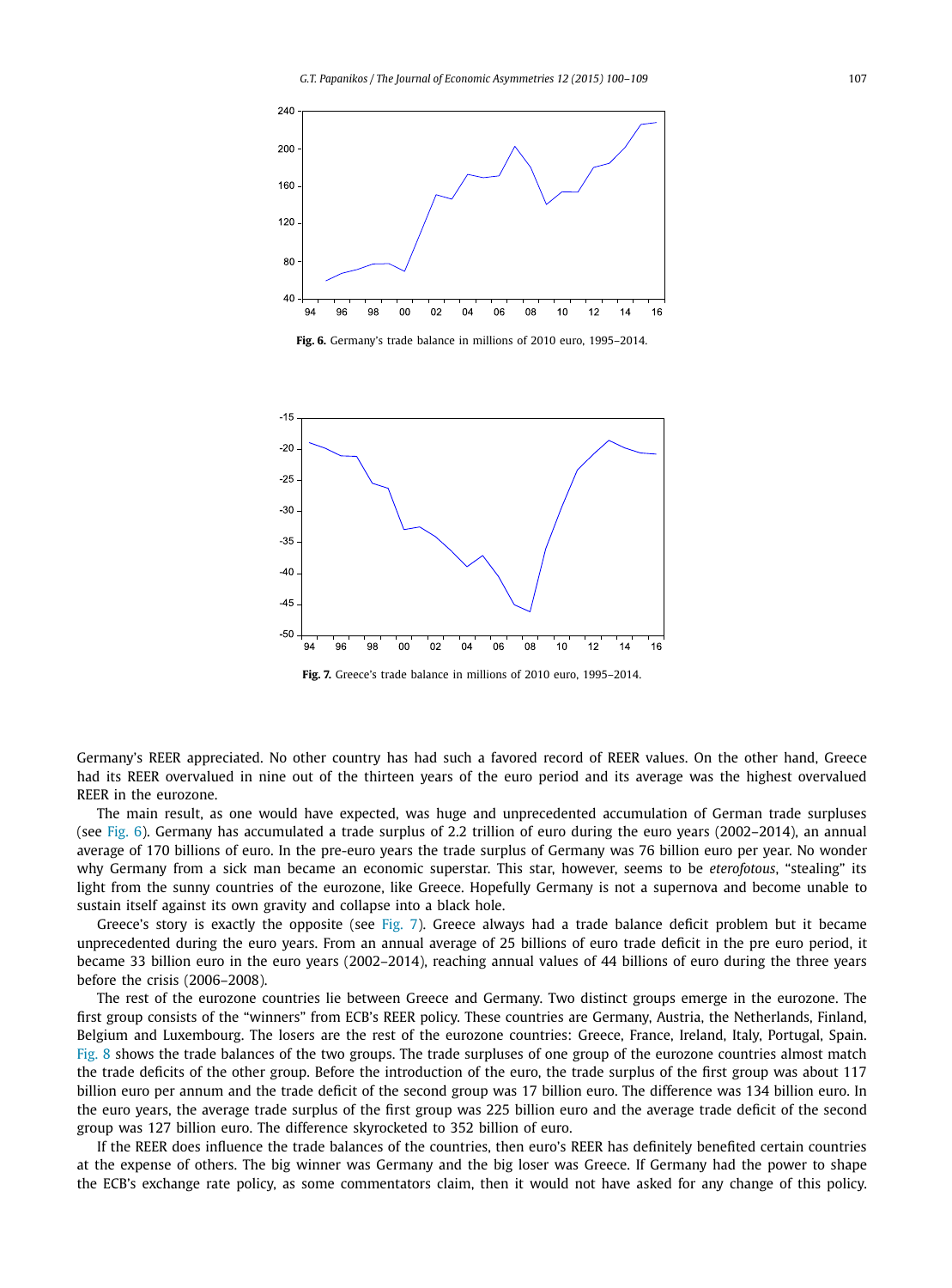<span id="page-8-0"></span>

**Fig. 8.** Trade balances of winners and losers in millions of 2010 euro, 1995–2014.

According to this consideration, it is not surprising that Germany was a strong opponent to ECB's new policy of quantitative easing announce in March of  $2015.<sup>14</sup>$ 

Feldstein (2000) commemorating the first anniversary of the euro in 2000, claimed that the devaluation of the euro in its first year of existence "*...* has helped to strengthen aggregate demand by increasing Europe's net exports, and has done so without any obvious increase in overall inflation" (p. 346). However, the benefits were not equally distributed among the eurozone countries. Feldstein stated that the undervalued euro did not help Germany because for a German firm "*...* the sharp decline of the euro has meant an equally sharp increase in the cost of production and a corresponding loss of competitiveness" (p. 347). It seems that Germany was able to take care of this problem through a number of channels in the first decade of the implementation of the common currency policy.

First, Germany followed a policy of nominal wage growth suppression. There was a sharp decline in unionization and wages, with wage bargaining shifting from the central to the firm level. The result was much lower wage growth compared to the other eurozone countries. [Dustmann](#page-9-0) et al. (2014, p. 169) have argued that "*...* Germany's gains in competitiveness with regard to France, Italy, and Spain cannot be due to currency depreciation (and in fact the euro appreciated relative to the currency of most trading partners), because these countries all share the euro, and so it must have arisen because German wages grew at a slower pace than productivity relative to these other eurozone countries". Their statement is correct but it does not tell the whole story. The depression of wages in Germany could not by itself result in a competitive advantage. The euro appreciated from 2002 to 2009 but Germany's REER devalued as is depicted in [Table 3.](#page-6-0) The depreciation of German REER created an additional competitive advantage over Germany's partners in the eurozone. Along with the appreciation of euro relative to all other currencies have helped Germany to increase its international competitiveness and reach a record number of exports.

The overvalued euro increased the migration of skilled workers from all the world to Germany. This increased the productivity of German manufacturing companies suppressing the wage growth. It even increased the migration from within the eurozone countries because the overvalued euro increased the unemployment rate in the peripheral countries of the eurozone. This is ignored by [Dustmann](#page-9-0) et al. (2014). They instead emphasize the specific system of German industrial relations. However, it would be of interest to study what was the wage effect of legal and illegal immigration to Germany during this period of euro appreciation.

The higher value of the euro has increased the outsourcing of German firms' manufacturing inputs to neighboring countries (Poland, Hungary, Czech and Slovak Republics). Sinn (2006, [pp. 1160–1161\)](#page-9-0) has stated that "[I]nstead of 'Made in Germany', 'Designed, assembled and sold in Germany' would often be a more appropriate label, and even that may in part be an exaggeration. Take the Porsche Cayenne as an example; that car is seemingly produced in Leipzig, but in truth the assembly line is located in Bratislava, Slovakia. Little more than the engine is added in Leipzig *...* about a third of the production value of the vehicle is generated in Germany. No wonder, then, that Porsche has no problems with German wage costs!" The study's conclusion is even more interesting. Sinn (2006, [p. 1174\)](#page-9-0) concluded that "[G]ermany cannot continue with this strategy for any length of time because it leads to *mass unemployment* and *chaos*" (emphasis added). Germany in the 2005–2009 period was able to export mass unemployment and chaos to other eurozone countries through its REER of the euro. There was a huge and unprecedented appreciation of the nominal value of the euro. At some point in 2008 one euro was traded at 1.6 US dollars. [Table 3](#page-6-0) shows that for Germany this period is marked by the highest values of undervaluation of German's REER of euro.

<sup>&</sup>lt;sup>14</sup> The impact of this policy announcement was an instantaneous fall of the euro. This is the nominal exchange rate. It is to be seen whether this policy would affect the Greek REER. Anecdotal evidence form the Greek tourism industry shows that the low value of euro and of course other political developments in the wider area have increased Greek tourism flows to unprecedented numbers in 2014 and 2015.